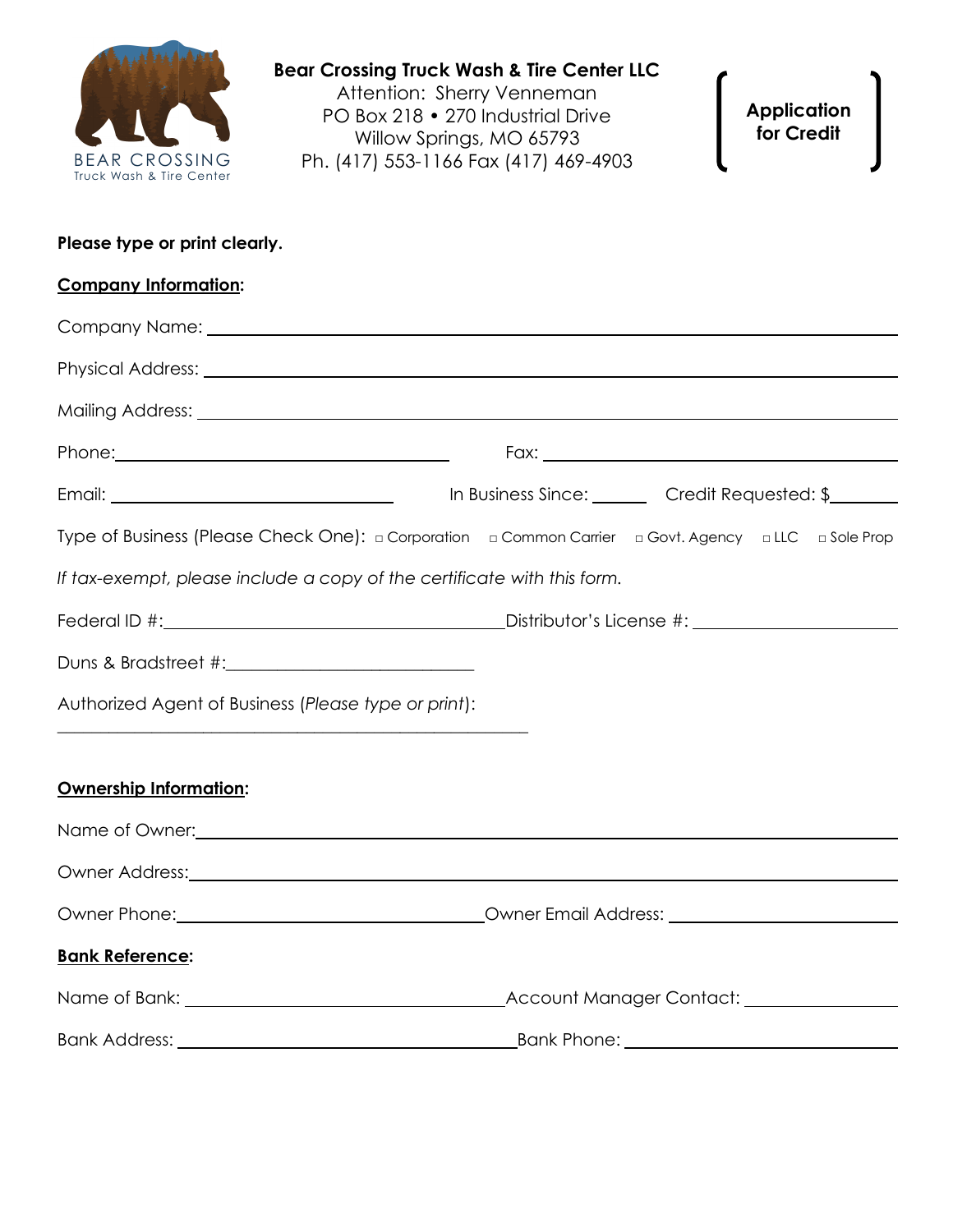

**Bear Crossing Truck Wash & Tire Center LLC** Attention: Sherry Venneman PO Box 218 • 270 Industrial Drive Willow Springs, MO 65793 Ph. (417) 553-1166 Fax (417) 469-4903

**Application for Credit**

## **Trade References:**

|  |                                                                                 | Address: Phone: Phone: Phone: Phone: Phone: Phone: Phone: Phone: Phone: Phone: Phone: Phone: Phone: Phone: Phone: Phone: Phone: Phone: Phone: Phone: Phone: Phone: Phone: Phone: Phone: Phone: Phone: Phone: Phone: Phone: Pho |
|--|---------------------------------------------------------------------------------|--------------------------------------------------------------------------------------------------------------------------------------------------------------------------------------------------------------------------------|
|  |                                                                                 |                                                                                                                                                                                                                                |
|  | all information concerning the credit history of my/our company and account(s). | We authorize all trade references to disclose to Bear Crossing Truck Wash & Tire Center LLC any and                                                                                                                            |

| Authorized Signature: <u>Authorized Signature:</u> Authorized Signature:                                                                                                                                                       |       |
|--------------------------------------------------------------------------------------------------------------------------------------------------------------------------------------------------------------------------------|-------|
| Printed Name: The Communication of the Communication of the Communication of the Communication of the Communication of the Communication of the Communication of the Communication of the Communication of the Communication o |       |
| Title:                                                                                                                                                                                                                         | Date: |